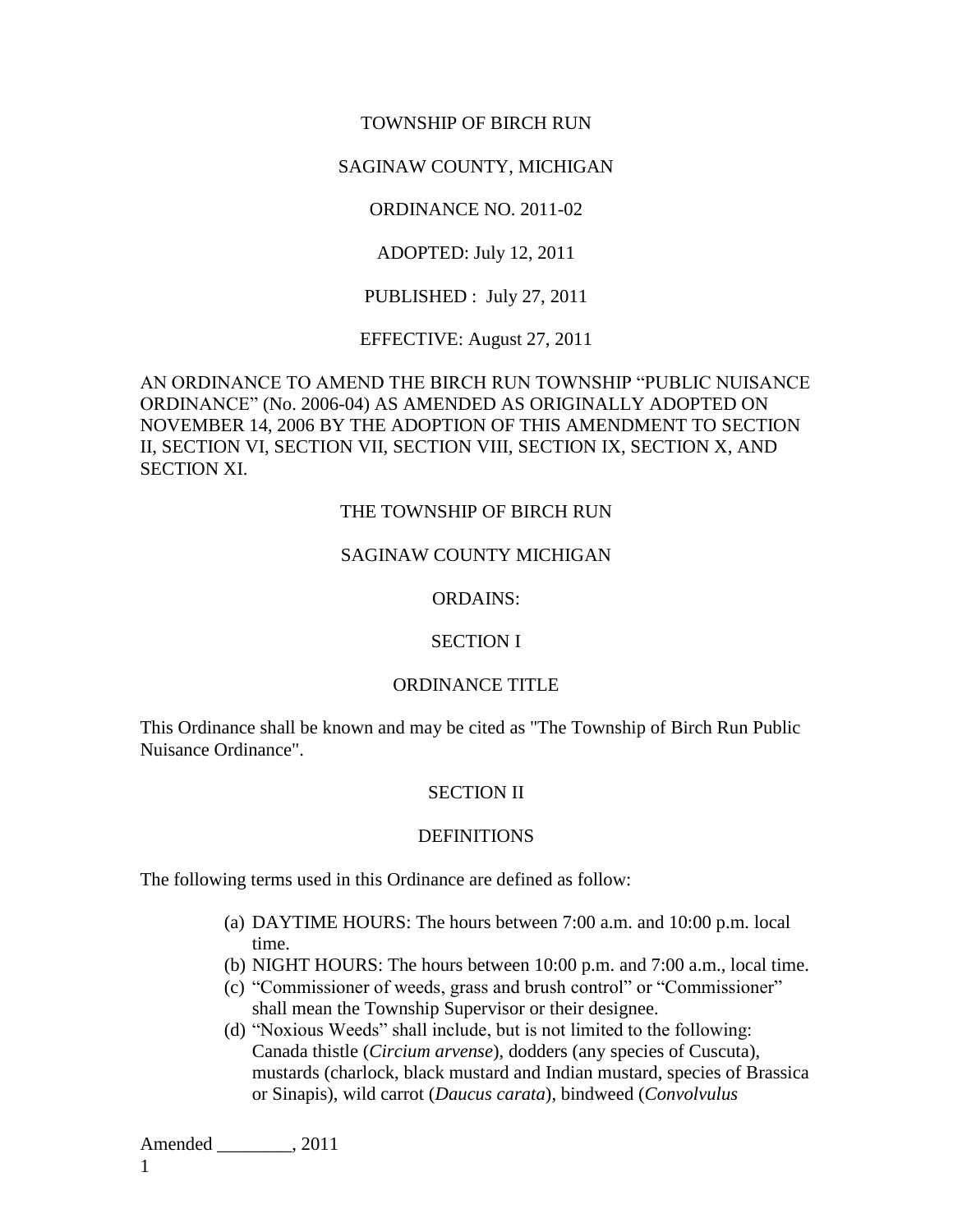*arvensis*), perennial sowthistle (*Sonchus arvensis*), hoary alyssum (*Berteroa incana*), ragweed (*Amrosia elatior 1*), poison ivy (*Rhus Toxicodendron*), poison sumac (Toxicondendron vermix), oxeyes daisies, goldenrod, and dandelion.

- (e) "Tall Weeds" shall mean any weed exceeding ten (10") inches in height.
- (f) **"**Tall Grass" shall mean any grass exceeding ten (10") inches in height.
- (g) **"**Tall Brush" shall mean any brush exceeding three (3') feet in height.
- (h) "Other Plants" shall include those recognized as deleterious to health, safety, or public welfare and recognized as a common nuisance.
- (i) "Owner" shall mean the person(s) listed on the current property tax roll.
- (j) "Township" shall mean the Township of Birch Run.
- (k) "Township Board" shall mean the Birch Run Township Board.
- (l) "Lot" or "Residential Lot shall mean a parcel of land located within the Township of Birch Run as identified on the Tax rolls for the County of Saginaw.
- (m)"Parcel" shall mean any lot of land located within the Township of Birch Run as identified on the tax rolls for the County of Saginaw.
- (n) "Weeds" shall mean all Noxious Weeds, Tall Grass, Tall Brush, Tall Weeds and Other Plants, as defined above.
- (o) "Woodlot" shall mean a vacant tract of land comprising of a minimum of seventy-five percent (75%) of mature trees.

## SECTION III

# ANTI-NOISE REGULATIONS

(a) GENERAL REGULATION No person, firm or corporation shall cause or create any unreasonable or unnecessarily loud noise or disturbance, injurious to the health, peace, or quiet of the residents and property owners of the Township.

(b) SPECIFIC VIOLATIONS The following noises and disturbances are hereby declared to be violations of this Ordinance; however, this listing is not to be construed to exclude other violations of this Ordinance not specifically enumerated:

- 1. The playing of any radio, phonograph, compact disc, television, or other electronic or mechanical sound producing device, including any musical instrument in such a manner or with such volume as to unreasonably upset or disturb the quiet, comfort or repose of other persons from nearby residential property.
- 2. Yelling, shouting, hooting or singing on the public streets between the hours of 10:00 p.m. and 7:00 a.m. or at any time or place so as to unreasonably upset or disturb the quiet, comfort or repose of any persons in the vicinity.
- 3. The emission or creation of any excessive noise which unreasonably interferes with the operation of any school, church, hospital or court.
- 4. The keeping of any animal, bird, or fowl, which emanates frequent or extended noise which shall unreasonably disturb the quiet, comfort or repose of any person in the vicinity; such as allowing or permitting any

Amended  $, 2011$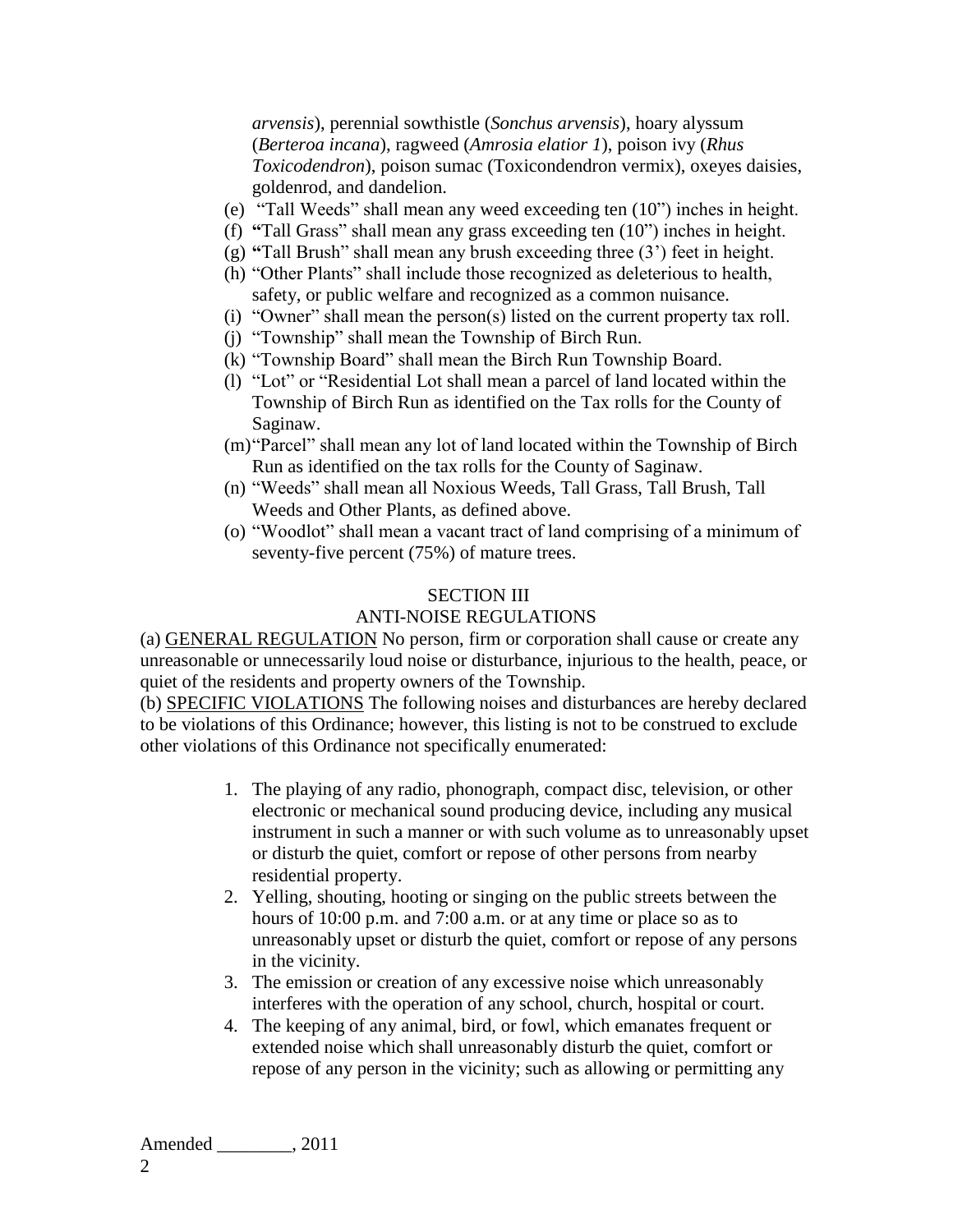dog to bark repeatedly in an area where such barking can be clearly heard from nearby residential property.

- 5. The operation of any automobile, motorcycle, or other vehicle so out of repair or so loaded or constructed as to cause loud and unnecessary grating, grinding, rattling, or other unreasonable noise including the noise resulting from exhaust, which is clearly audible from nearby properties and unreasonably disturbing to the quiet, comfort, or repose of other persons. The modification of any noise abatement device on any motor vehicle or engine, or the failure to maintain same so that the noise emitted by such vehicle or engine is increased above that emitted by such vehicle as originally manufactured shall be in violation of this section.
- 6. The sound of any horn or other device on any motor vehicle unless necessary to operate said vehicle safely or as required by the Michigan Motor Vehicle Code.
- 7. The discharging outside of any enclosed building of the exhaust of any steam engine, internal combustion engine, motor vehicle, or motor boat engine except through a muffler or other similar device which will effectively prevent loud or explosive noises. The modification of any noise abatement device on any motor vehicle or engine, or the failure to maintain same so the noise emitted by such vehicle or engine is increased above that emitted by such vehicle as originally manufactured shall be in violation of this section.
- 8. The use of any drum, loud speaker or other instrument or device for the purpose of attracting attention to any performance, show, sale, display or other commercial purpose which, by the creation of such noise, shall be unreasonably disturbing to other persons in the vicinity.
- 9. The operation of a loudspeaker or other sound amplifying device upon any vehicle on the streets of the Township with the purpose of advertising, where such vehicle, speaker or sound amplifying device emits loud and raucous noises unreasonably disturbing to nearby residential property.
- 10. The operation of any machinery, equipment or mechanical device so as to emit unreasonably loud noise which is disturbing to the quiet, comfort, or repose of any person.
- 11. No vehicles parked in the Township shall be left running for more than ½ an hour during the night hours in a residential or agricultural area, unless exempt under this ordinance.
- 12. It shall be unlawful for grass, weeds or a combination of weeds and grass to exceed 10 inches in height, for lots or parcels in any business or industrial district, or any residential lot. It shall be the duty of the owner or occupant of said parcel (hereafter collectively "Owner") to maintain the lawn area surrounding the building or other structure to destroy the noxious weeds before they reach a seed-bearing stage, and to prevent said weeds from perpetuating themselves and from becoming a detriment to public health.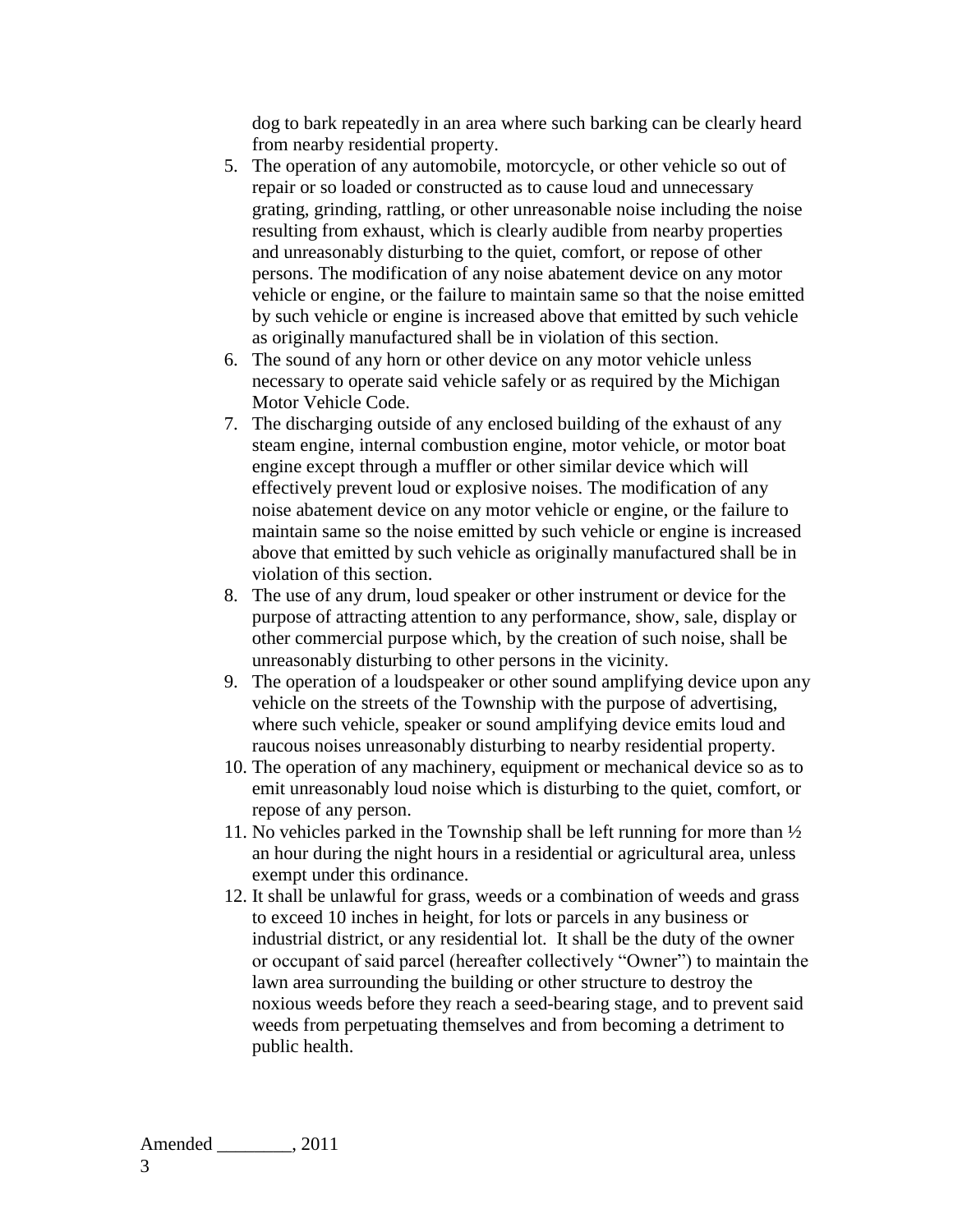(c) EXCEPTIONS: None of the prohibitions hereinbefore enumerated shall apply to the following:

- 1. Any police vehicle, ambulance, fire engine or emergency vehicle while engaged in necessary emergency activities.
- 2. Excavation or repair of bridges, streets or highways or other property by or on behalf of the State of Michigan, Birch Run Township or the County of Saginaw, between sundown and 7:00 a.m. when the public welfare, safety and convenience render it impossible to perform such work during other hours.
- 3. Warning devices emitting sound for warning purposes as authorized by law.
- 4. Any agricultural equipment while engaged in normal agricultural activities including but not limited to planting, cultivation, irrigation and harvesting of crops.
- 5. Noises occurring between 7:00 a.m. and sundown caused by construction, repairs or demolition as long as a valid building permit has been issued by the Township and is currently in effect, and provided, such noise is not unduly excessive.
- 6. Noises occurring between 7:00 a.m. and sundown caused by maintenance of grounds, provided, such noise is not unduly excessive.
- 7. Noises emanating from the discharge of firearms are excluded, providing the discharge of firearms was authorized under Michigan Law and all local Ordinances.
- 8. The Birch Run Township Board may issue a permit, within thirty (30) days of the receipt of an application thereof, for a variance from this Ordinance for the purposes of a public or private meeting, concert, parade or other similar event. Application must be received by the Township Clerk at least forty-five (45) days prior to the event.
- 9. Any noise connected with a business (i.e. racetrack) that meets the established standards for that business and/or complies with all Special Use Permit requirements.

# SECTION V

## COMPLAINTS

Complainants shall be required to complete a Birch Run Township Complaint Form, located at the Birch Run Township office.

# SECTION VI

# NOTIFICATION TO AND DUTY OF OWNER:

(A) All violators of this Ordinance, except Section 3 (12), will have thirty days (30) from the date of the notice to comply with all applicable requirements.

Amended  $, 2011$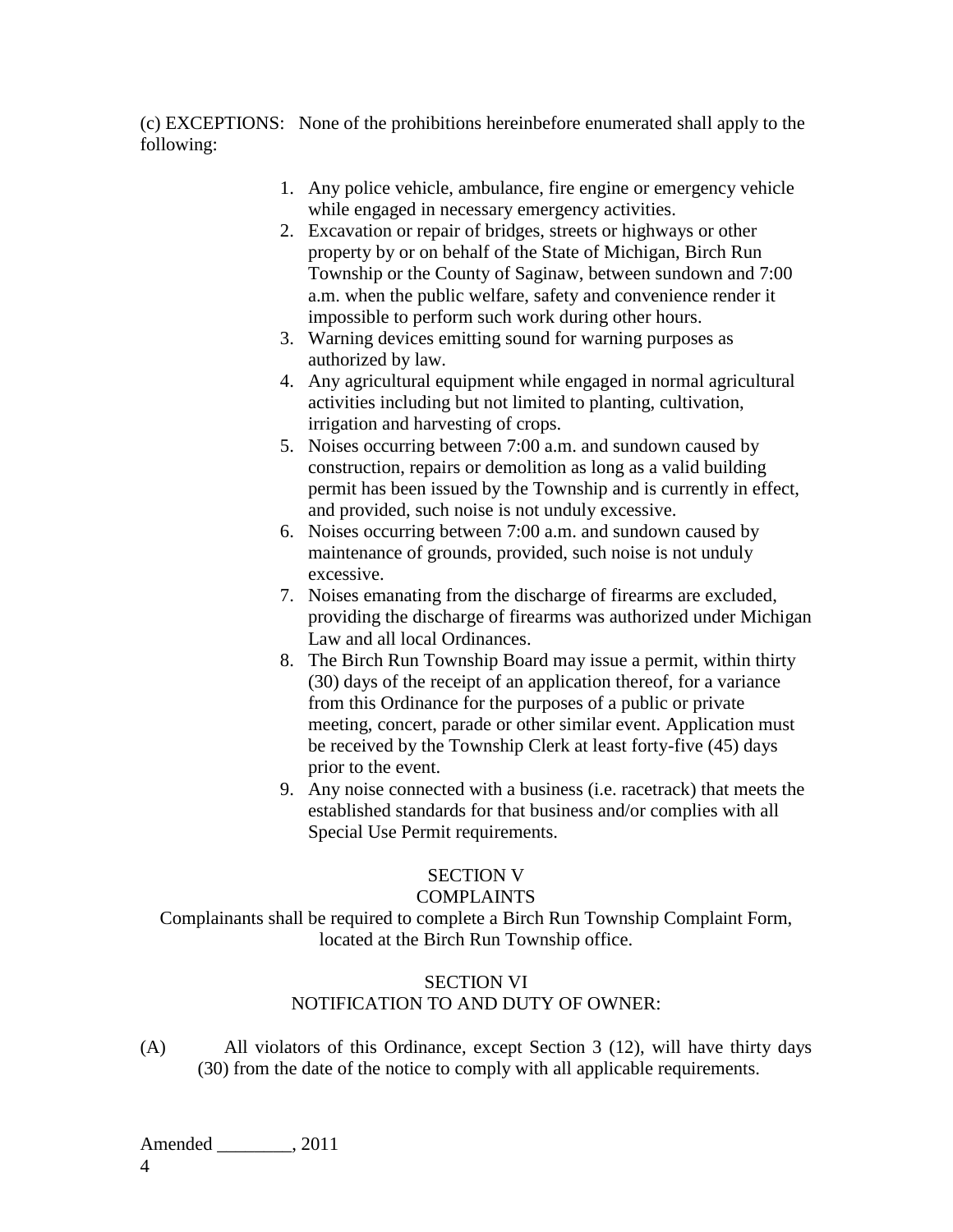- (B) First Notification for Section 3 (12): The Clerk will publish in the *Birch Run/Bridgeport Herald* in March a notice to all property owners within the Township that Tall Grass and Weeds, not cut by May 1 of that year may be cut or removed by the Township and the owner of the property charged a fine and cost for the removal of same.
- (C) Second Notification Section 3 (12): After May 1, the Commissioner shall prepare a list of all property owners who have failed to cut Tall Grass and Weeds, on their property as required in Section 6 (B) above. The Township *may* mail, by *first class mail*, a Second Notification to each property owner on such list, notifying them that they have *ten (10)* days to comply with the Grass/Weed cutting and removal requirements of the Ordinance or they will be subject to the violation and penalty as stated in Section 7 and Section 9 of the Ordinance.
- (D) Duty:
	- 1) It shall be the duty of all owners of land on which Tall Weeds, Tall Grass and/or Tall Brush are found to be growing to cut the Tall Weeds, Tall Grass and Tall Brush.
	- 2) It shall be the duty of all owners of land on which Tall Weeds, have been cut to remove the remains from all public sidewalks and streets within the Township of Birch Run.
- **(E)** Application of Ordinance. This Ordinance shall apply to and cover all Weeds, Grass and Brush found growing in the Township of Birch Run with the following exceptions:
	- (1) The entire lot in a platted subdivision shall be maintained within this Ordinance.
	- (2) Other lots and parcels shall be maintained within one hundred feet (100') of a building or other structure, public or private thoroughfare, property line or right of way as determined by the Commissioner.
	- (3) Woodlots shall be exempt from the Weed cutting requirements of this Ordinance up to a height of twenty-four (24) inches.
- (F) Unlawful to permit noxious and tall weeds, tall grass and tall brush; presence thereof a public nuisance. It shall be unlawful for the owner of any lot or parcel adjacent to a public or private street within the Township, to cause or permit to grow on said lots, any Weeds, and to provide for their removal from public streets and sidewalks. The presences of such Weeds, upon such lots, or their remnants cast upon sidewalks or public streets are hereby deemed to be detrimental to the public health, safety and welfare and shall constitute a public nuisance.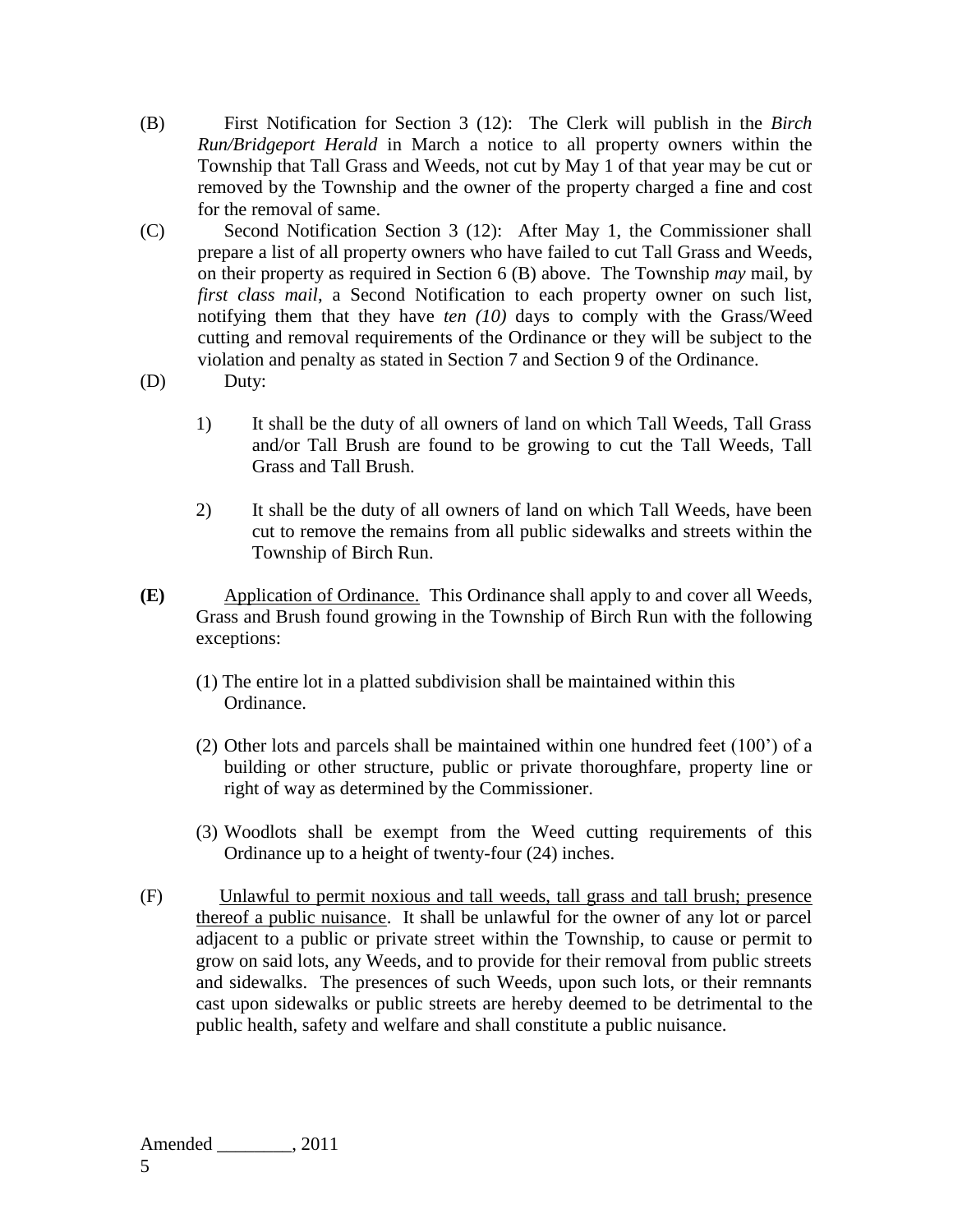### SECTION VII FAILURE OF OWNER TO COMPLY

If any person shall fail to comply with the provisions of this ordinance, the Township or its authorized representative shall, cause all such noxious weeds and grass to be cut or destroyed upon lands of the persons who have not complied with the provisions of this ordinance. The Township shall keep an account of expenses incurred with respect to each parcel of land which is entered upon in carrying out the provisions of this ordinance. The Township Board shall establish by resolution an hourly rate (a fraction of an hour shall be charged the full hourly rate) and an administrative fee which shall be charged by the Township for carrying out the provisions of this ordinance. In order to reimburse the Township for its expenses in administering the inspection, scheduling and notification procedures required under this ordinance, there shall be an annual one-time fee which shall be charged to the owner. Failure to remit payment within the specified time period shall result in said fine and cost placed as a tax lien on said parcel.

## SECTION VIII COLLECTION OF COST FROM OWNER

A copy of the account as provided in Section VII, including an account of the costs incurred on each of the several descriptions or parcels of property shall be transmitted to the Township Treasurer. Such amount shall be a lien against the premises, to be enforced in the manner provided by the general laws of the State of Michigan for the enforcement of tax liens.

# SECTION IX

## CIVIL INFRACTION

- A. A person who has violated, or continues to violate, any provision of this ordinance shall be responsible for the violation punishable as a civil infraction, with a fine of not more than \$100.00 per parcel. Each day that a violation continues shall constitute a separate violation.
- B. The Township is hereby authorized to issue municipal civil infraction citations under this ordinance, directing alleged violators to appear in court, or to issue municipal civil infractions notices directing alleged violators to appear at the Township of Birch Run Violations Bureau as provided under the ordinances of the Township.
- C. A civil infraction shall not be a bar against, or a prerequisite for, taking any other action against a person.

# SECTION X

# SEVERABILITY

The several provisions of this Ordinance are declared to be separate; if any court of law shall hold that any section or provision thereof is invalid, such holding shall not affect or impair the validity of any other section or provision of this Ordinance.

Amended  $, 2011$